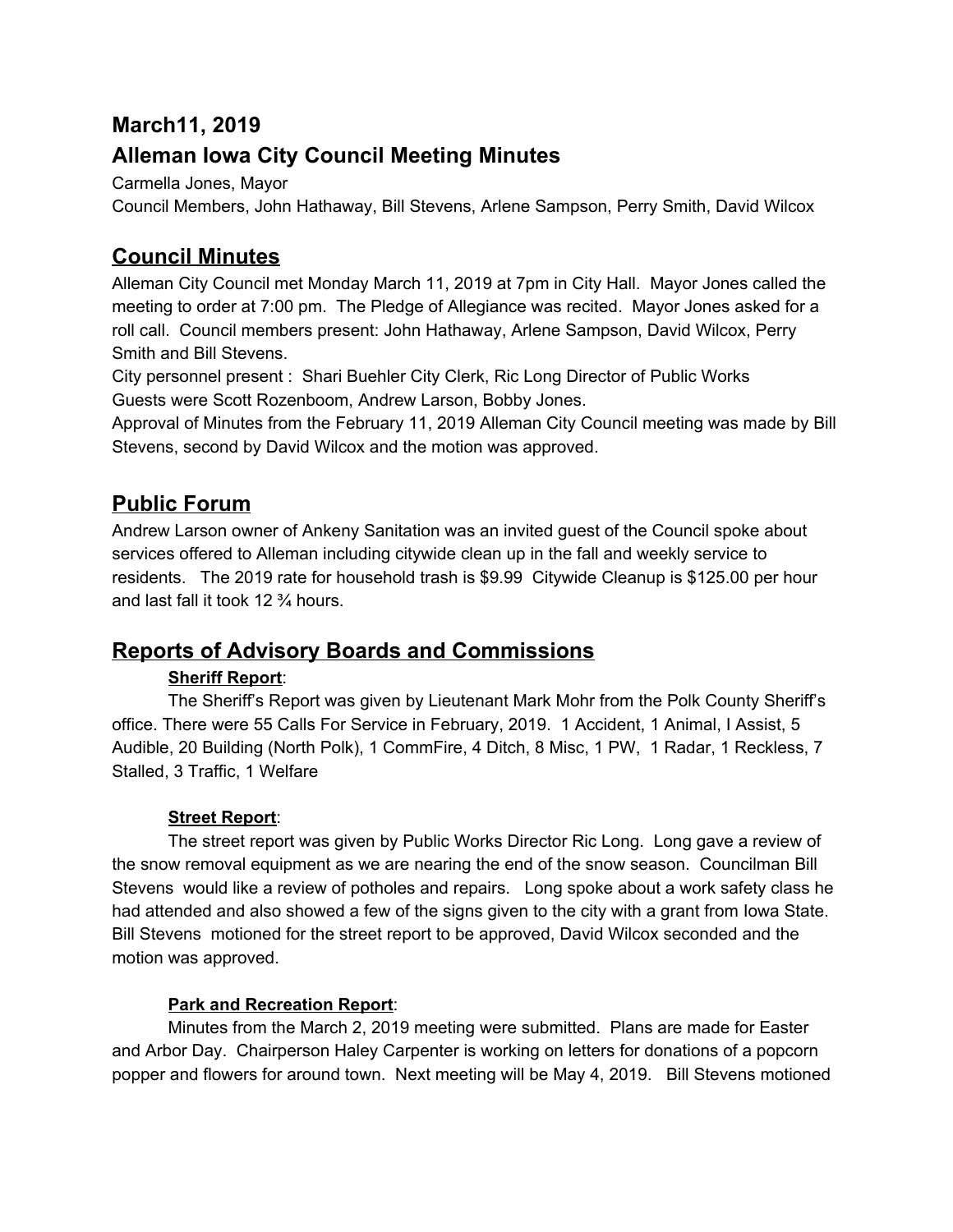for the park and rec report to be approved, John Hathaway seconded and the motion was approved.

#### **Planning and Zoning Report**:

There was no Planning and Zoning meeting in February.

#### **Board of Adjustments Report**:

There was no Board of Adjustments meeting in February

#### **Approval of Financials and Invoices**:

Financials were presented for the month of March. Bill Stevens made a motion for the finances and invoices to be approved, David Wilcox seconded and the motion was approved.

#### **ADMINISTRATIVE BUSINESS**

Mayor Jones told the Council EMC, a service of the City's True North Insurance, will do a walkthrough of City Hall and the Maintenance shop on March 27, 2019 at 2:45. Recommendations and safety compliance with laws such as handicapped accessibility.

Resolution 03113019 Polk County Emergency Management A Resolution to Appoint a Member to the Emergency Management Commission. Bill Stevens made the motion to approve the Resolution, John hathaway seconded and the Resolution was approved.

#### **Old Business**:

City Lawyer James Thornton Still working on the City Hall property land title

Local Option Sales Tax

Vote on March 5, 1019 Mayor Jones would like to thank Jim Wolfe and all the Citizens Committed for their commitment to the City and working had to get a yes vote on the Local Option Sales Tax. The Vote passes with a 92 yes 24 no.

#### **New Business**: